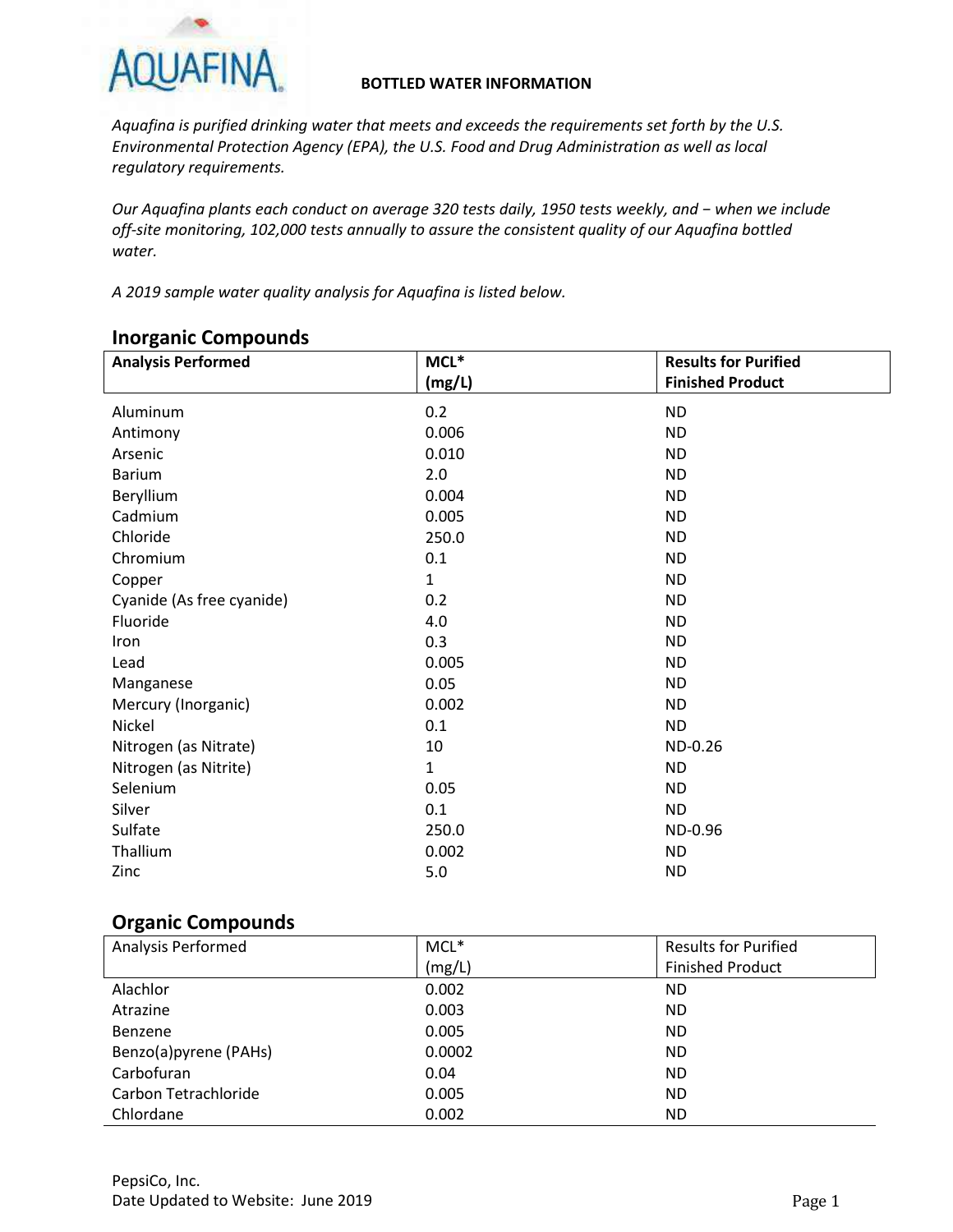

# **Organic Compounds Cont.**

| Analysis Performed                 | $MCL^*$      | <b>Results for Purified</b> |
|------------------------------------|--------------|-----------------------------|
|                                    | (mg/L)       | <b>Finished Product</b>     |
| $2,4-D$                            | 0.07         | <b>ND</b>                   |
| Dalapon                            | 0.2          | <b>ND</b>                   |
| 1,2-Dibromo-3-chloropropane (DBCP) | 0.0002       | <b>ND</b>                   |
| o-Dichlorobenzene                  | 0.6          | <b>ND</b>                   |
| p-Dichlorobenzene                  | 0.075        | <b>ND</b>                   |
| 1,2-Dichloroethane                 | 0.005        | <b>ND</b>                   |
| 1,1-Dichloroethylene               | 0.007        | <b>ND</b>                   |
| cis-1,2-Dichloroethylene           | 0.07         | <b>ND</b>                   |
| trans-1,2-Dichloroethylene         | 0.1          | <b>ND</b>                   |
| Dichloromethane                    |              | <b>ND</b>                   |
| 1,2-Dichloropropane                | 0.005        | <b>ND</b>                   |
| Di(2-ethylhexyl)adipate            | 0.4          | <b>ND</b>                   |
| Dinoseb                            | 0.007        | <b>ND</b>                   |
| Dioxin (2,3,7,8-TCDD)              | 3x10-8       | <b>ND</b>                   |
| Diquat                             | 0.02         | <b>ND</b>                   |
| Endothall                          | 0.1          | <b>ND</b>                   |
| Endrin                             | 0.002        | <b>ND</b>                   |
| Ethylbenzene                       | 0.7          | <b>ND</b>                   |
| Ethylene Dibromide                 | 0.00005      | <b>ND</b>                   |
| Glyphosate                         | 0.7          | <b>ND</b>                   |
| Heptachlor                         | 0.0004       | <b>ND</b>                   |
| <b>Heptachlor Epoxide</b>          | 0.0002       | <b>ND</b>                   |
| Hexachlorobenzene                  | 0.001        | <b>ND</b>                   |
| Hexachlorocyclopentadiene          | 0.05         | <b>ND</b>                   |
| Lindane                            | 0.0002       | <b>ND</b>                   |
| Methoxychlor                       | 0.04         | <b>ND</b>                   |
| Oxamyl (VYDATE)                    | 0.2          | <b>ND</b>                   |
| Pentachlorophenol                  | 0.001        | <b>ND</b>                   |
| Polychlorinated biphenyls (PCBs)   | 0.0005       | <b>ND</b>                   |
| Picloram                           | 0.5          | <b>ND</b>                   |
| Simazine                           | 0.004        | <b>ND</b>                   |
| Styrene                            | 0.1          | <b>ND</b>                   |
| Tetrachloroethene                  | 0.005        | <b>ND</b>                   |
| Toluene                            | $\mathbf{1}$ | <b>ND</b>                   |
| Toxaphene                          | 0.003        | <b>ND</b>                   |
| 2,4,5-TP (Silvex)                  | 0.05         | <b>ND</b>                   |
| 1,2,4-Trichlorobenzene             | 0.07         | <b>ND</b>                   |
| 1,1,1-Trichloroethane              | 0.2          | <b>ND</b>                   |
| 1,1,2-Trichloroethane              | 0.005        | <b>ND</b>                   |
| Trichloroethylene                  | 0.005        | <b>ND</b>                   |
| Vinyl Chloride                     | 0.002        | <b>ND</b>                   |
| Xylenes (Total)                    | 10           | <b>ND</b>                   |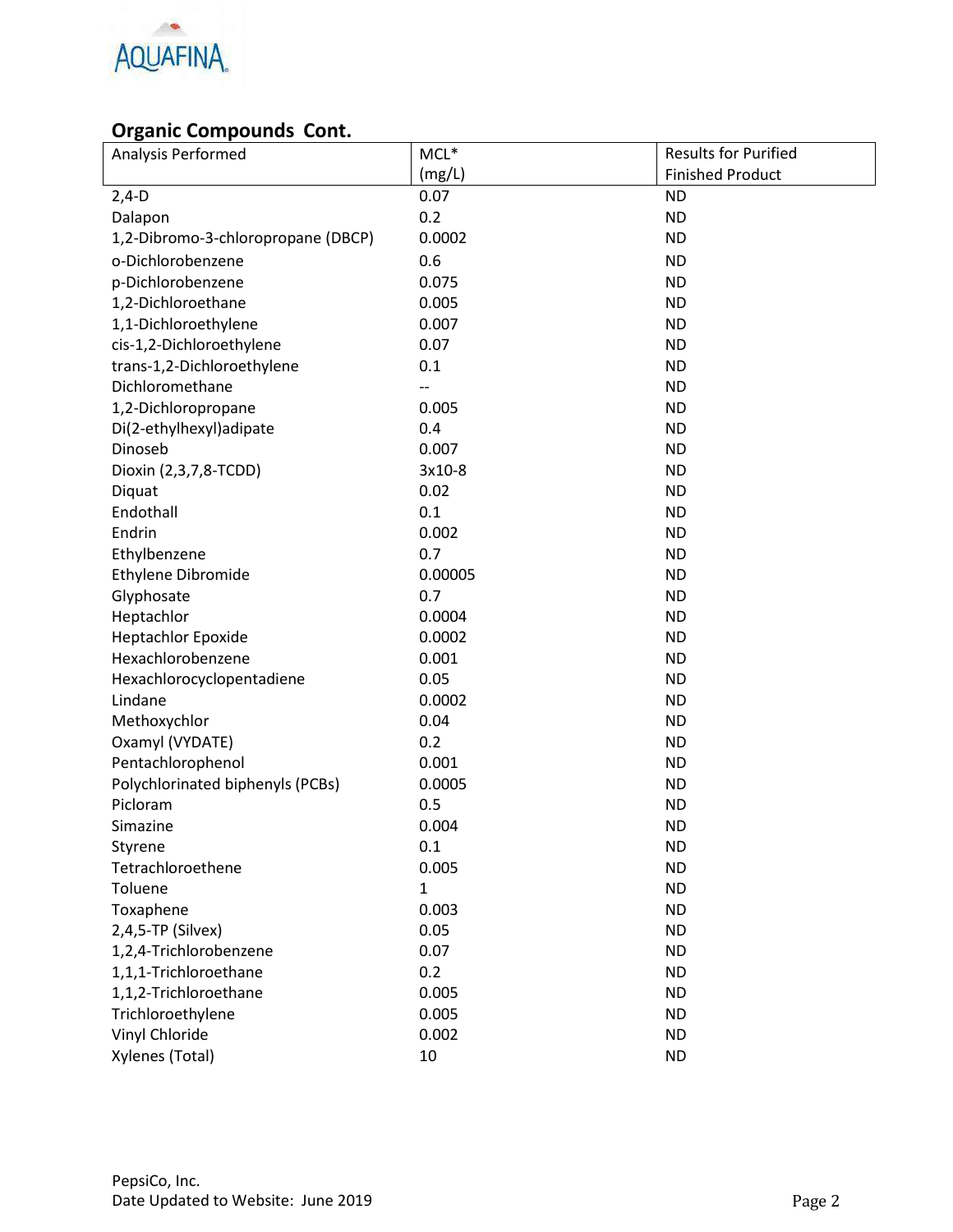

# **Residual Disinfectants**

| Analysis Performed         | MCL*   | <b>Results for Purified</b> |
|----------------------------|--------|-----------------------------|
|                            | (mg/L) | <b>Finished Product</b>     |
| Chloramines                | 4.0    | ND                          |
| Chlorine (as Cl2), Total   | 4.0    | ND                          |
| Chlorine Dioxide (as ClO2) | 0.8    | <b>ND</b>                   |

# **Disinfection Byproducts**

| Analysis Performed                  | $MCL^*$ | <b>Results for Purified</b> |
|-------------------------------------|---------|-----------------------------|
|                                     | (mg/L)  | <b>Finished Product</b>     |
| <b>Bromate</b>                      | 0.010   | ND.                         |
| Chlorite                            | 1.0     | ND.                         |
| Haloacetic Acids (HAA)              | 0.060   | ND                          |
| <b>Total Trihalomethanes (THMs)</b> | 0.080   | $ND - 0.0051$               |

### **Radionuclides**

| Analysis Performed                        | MCL*      | <b>Results for Purified</b>                                                           |
|-------------------------------------------|-----------|---------------------------------------------------------------------------------------|
|                                           | (mg/L)    | <b>Finished Product</b>                                                               |
| Gross Alpha particle activity             | 15 pCi/L  | Radiological results are                                                              |
| Gross Beta particles & photon<br>emitters | 50 pCi/L  | compliant with all FDA and<br><b>EPA standards for bottled</b><br>and drinking water. |
| Combined Radium 226 & 228                 | 5 $pCi/L$ |                                                                                       |

### **Microbiological**

| Analysis Performed                   | MCL*    | <b>Results for Purified</b> |
|--------------------------------------|---------|-----------------------------|
|                                      | (mg/L)  | <b>Finished Product</b>     |
| Total Coliform (colony forming       | Absence | Absent                      |
| unit/mL)                             |         |                             |
| Turbidity (Nephelolometric turbidity | 5 NTU   | $ND -0.13$                  |
| unit)                                |         |                             |

### **Physical Quality**

| Analysis Performed                  | MCL*      | <b>Results for Purified</b> |
|-------------------------------------|-----------|-----------------------------|
|                                     | (mg/L)    | <b>Finished Product</b>     |
| Color (Color units)                 | $15^3$ CU | ND.                         |
| Odor (Threshold odor number)        | 3 TON     | $ND-2.0$                    |
| Total Dissolved Solids - TDS (mg/L) | 10        | <b>ND</b>                   |

\* MCL = Maximum Contaminant Level is the maximum level of a contaminant allowed in public drinking water. The MCLs displayed are the federal MCLs set forth by the U.S. Environmental Protection Agency (EPA) as well as the U.S. Food Drug and Administration (FDA).

ND = Not detected at or above the Minimum Reporting Limit (MRL) as determined by procedures set forth by the U.S. Environmental Protection Agency (EPA) in 40 CFR Part 135 Appendix B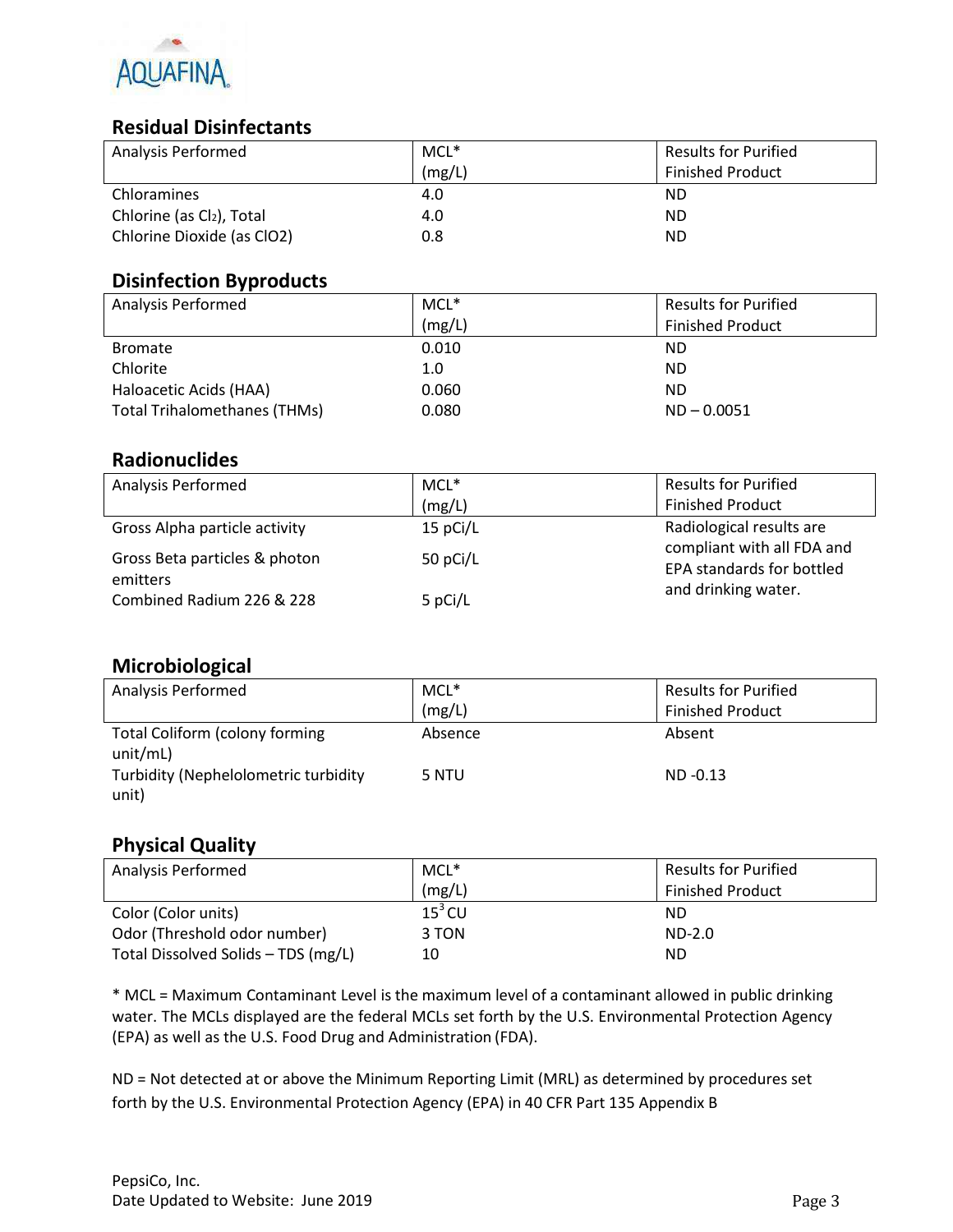



#### **DEFINITIONS:**

• **Statement of quality**: The quality standards of bottled water provide the maximum legal limits for a variety of substances that are allowed in bottled water, along with their monitoring requirements. The substances include microbiological contaminants, pesticides, inorganic contaminants, organic contaminants, radiological contaminants, and others. The standards have been established by the United States Food and Drug Administration (FDA), based on the public drinking water standards of the United States Environmental Protection Agency (USEPA). CDPH adopts the FDA regulations pertinent to the quality standards of bottled water.

• **Maximum contaminant level (MCL)**: MCL is the maximum level of a contaminant allowed in public drinking water.

• **Primary drinking water standards (PDWS)**: PDWS are set to provide the maximum feasible protection to public health. The goal of setting PDWS is to identify MCLs, along with their monitoring and reporting requirements, which prevent adverse health effects. PDWS are established as close to the public health goal (PHG) or the maximum contaminant level goal (MCLG) as is economically and technologically feasible.

• **Public health goal (PHG)**: PHG is the level of a contaminant in drinking water below which there is no known or expected risk to health. PHGs are set by the California Environmental Protection Agency.

#### **SOURCE WATER**:

The sources of bottled water include rivers, lakes, streams, ponds, reservoirs, springs, and wells. As water naturally travels over the surface of the land or through the ground, it can pick up naturally occurring substances as well as substances that are present due to animal and human activity. Substances that may be present in the source water include any of the following:

(1) Inorganic substances, including, but not limited to, salts and metals, that can be naturally occurring or result from farming, urban storm water runoff, industrial or domestic wastewater discharges, or oil and gas production.

(2) Pesticides and herbicides that may come from a variety of sources, including, but not limited to, agriculture, urban storm water runoff, and residential uses.

(3) Organic substances that are byproducts of industrial processes and petroleum production and can also come from gas stations, urban storm water runoff, agricultural application, and septic systems. (4) Microbial organisms that may come from wildlife, agricultural livestock operations, sewage treatment plants, and septic systems.

(5) Substances with radioactive properties that can be naturally occurring or be the result of oil and gas production and mining activities."

#### **CONTAMINANTS IN WATER:**

Drinking water, including bottled water, may reasonably be expected to contain at least small amounts of some contaminants. The presence of contaminants does not necessarily indicate that water poses a health risk. More information about contaminants and potential health effects can be obtained by calling the United States Food and Drug Administration, Food and Cosmetic Hotline (1-888-723-3366). In order to ensure that bottled water is safe to drink, the United States Food and Drug Administration and the State Department of Public Health prescribe laws and regulations that limit the amount of certain contaminants in water provided by bottled water companies.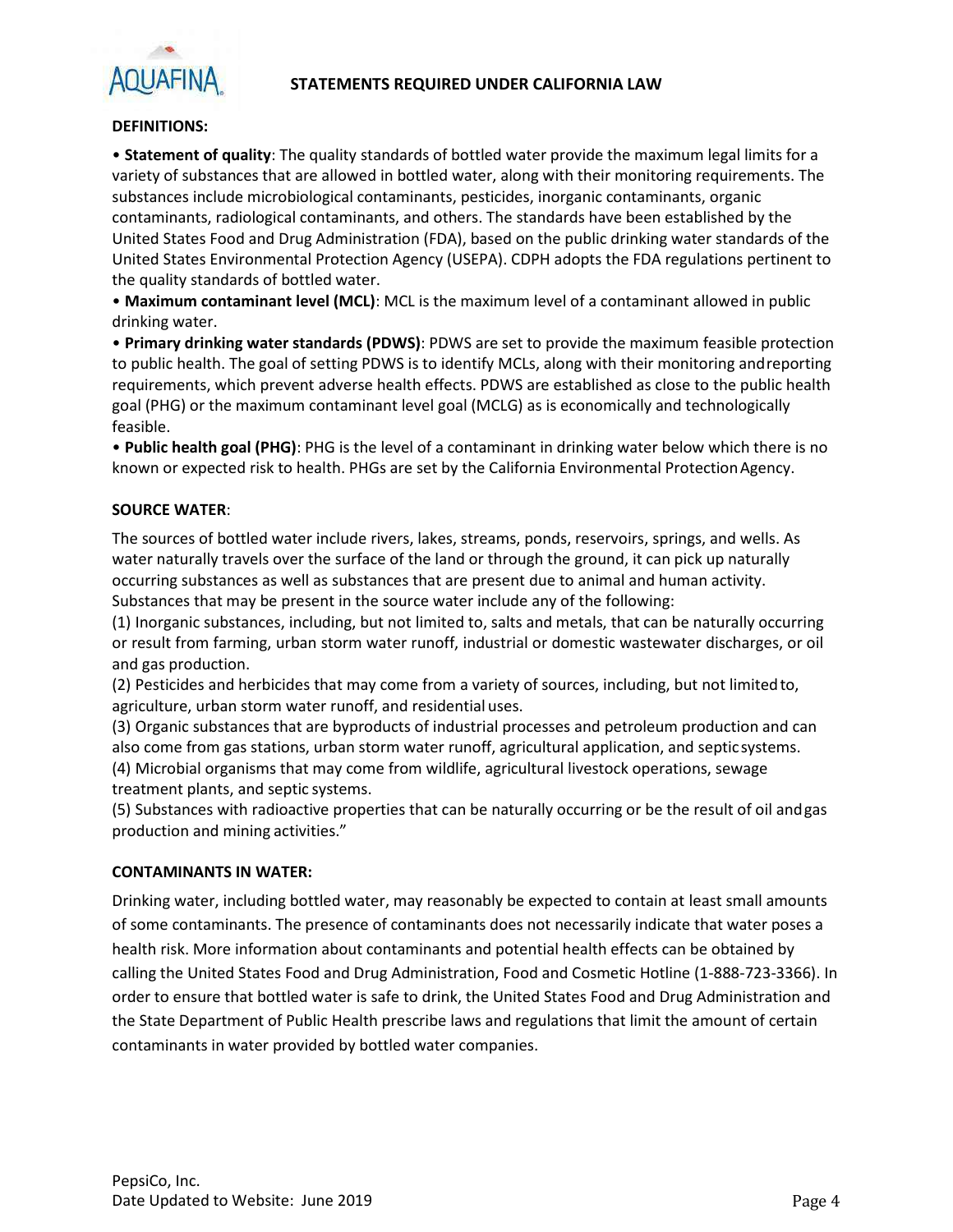

Some persons may be more vulnerable to contaminants in drinking water than the general population. Immuno-compromised persons, including, but not limited to, persons with cancer who are undergoing chemotherapy, persons who have undergone organ transplants, persons with HIV/AIDS or other immune system disorders, some elderly persons, and infants can be particularly at risk from infections. These persons should seek advice about drinking water from their health care providers. The United States Environmental Protection Agency and the Centers for Disease Control and Prevention guidelines on appropriate means to lessen the risk of infection by cryptosporidium and other microbial contaminants are available from the Safe Drinking Water Hotline (1-800-426-4791).

#### **INFORMATION ON PRODUCT RECALLS:**

If you would like to know whether a particular bottled water product has been recalled or is being recalled, please visit the FDA's website: **<http://www.fda.gov/opacom/7alerts.html>**.

#### **Bottler and Source Water Information for Aquafina**

**Pepsi Location designator code: CA Bottler's Name: Address: Telephone Number: Source(s): Treatment Process:** 

**Pepsi Location Designator Code: DT Bottler's Name: Address: Telephone Number: Source(s): Treatment Process:** 

**Pepsi Location Designator Code: NR Bottler's Name: Address: Telephone Number: Source(s): Treatment Process:** 

**Pepsi Location Designator Code: RW Bottler's Name: Address: Telephone Number: Source(s): Treatment Process:** 

**Pepsi Location designator code: AS Bottler's Name: Address: Telephone Number: Source(s): Treatment Process:** 

Pepsi Beverages Company - Hayward 29000 Hesperian Blvd. Hayward, CA 94545 (510) 781-3735 Hayward Water System, Municipal Supply Filtration, Ultraviolet Disinfection, Reverse Osmosis, Ozonation

Pepsi Beverages Company - Detroit 1555 Mack Avenue; Detroit, MI 48207 (313) 833-9241 City of Detroit Municipal Water Filtration, Ultraviolet Disinfection, Reverse Osmosis, Ozonation

Pepsi Beverages Company - New River 200 Pepsi Way; Wytheville, VA 24382 (276) 625-2300 Town of Wytheville Municipal Water Filtration, Ultraviolet Disinfection, Reverse Osmosis, Ozonation

Pepsi Beverages Company - Riverside 6659 Sycamore Canyon Blvd. Riverside, CA 92507 (951) 697-3200 City of Riverside Public Utilities Filtration, Ultraviolet Disinfection, Reverse Osmosis, Ozonation

Pepsi Beverages Company - Mesquite 4532 Highway 67 East Mesquite, TX 75150 (214) 324-8676 Mesquite Municipal Supply Filtration, Ultraviolet Disinfection, Reverse Osmosis, Ozonation